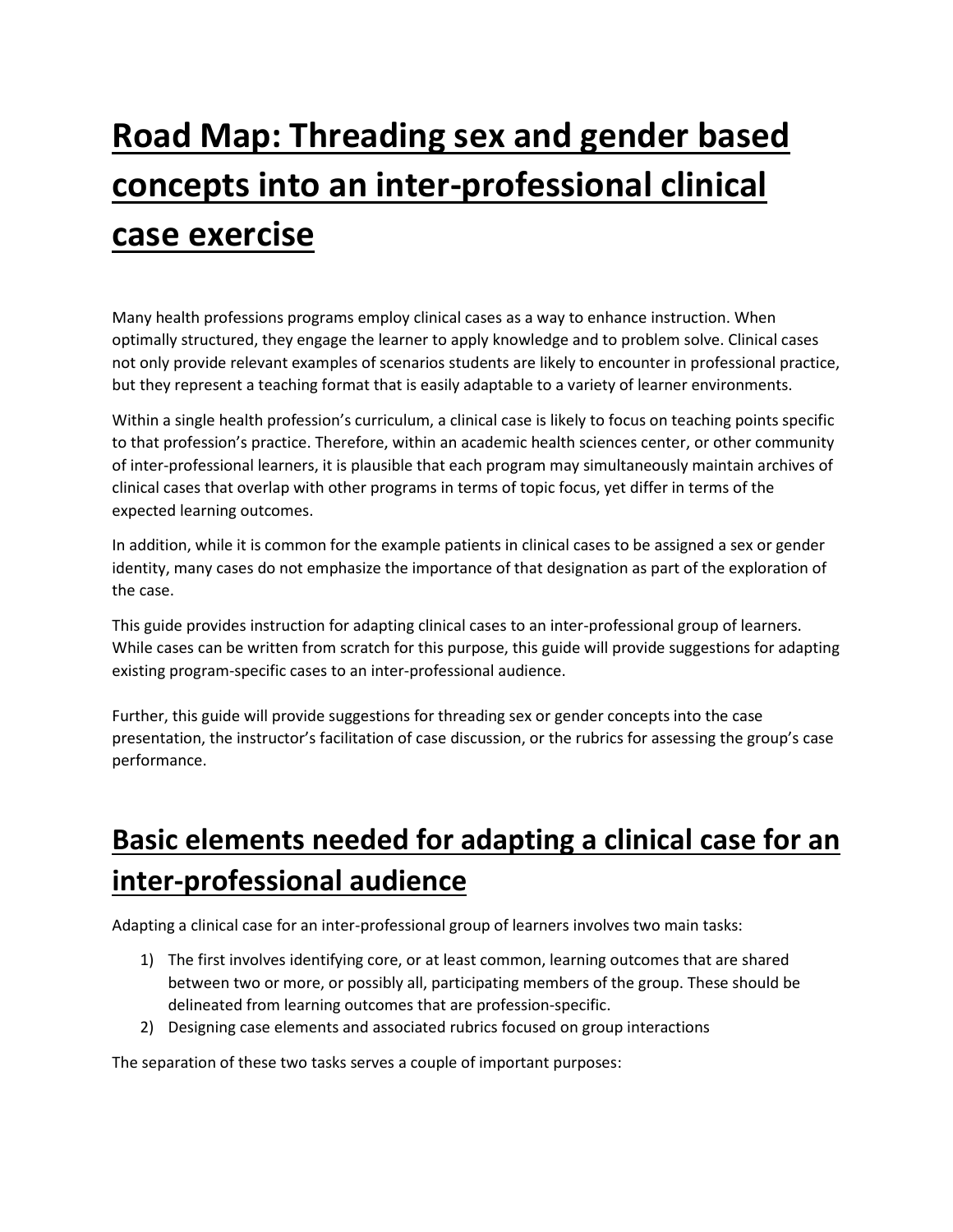• If we acknowledge that, in any given clinical case, it is likely that the learning outcomes will focus on both knowledge and group skills, it will quickly become apparent that it is the knowledge based learning outcomes that are most likely to be divided into two areas – those that are core to all and those that are profession-specific. (Alternatively, learning outcomes related to group skills may better lend themselves to all professionals.) A case can, and arguably should, include both common and specific learning outcomes. However, it will be important to distinguish between the two, as the distinctions have implications for how the group spends its time and effort and how assessment rubrics are structured.

**Example:** Consider a team of instructors drafting a clinical case in which a patient will receive IV vancomycin to treat an infection. The group may decide that knowing the side effects of this drug will be relevant to all learners in the group, as multiple professionals interacting with that patient would need to recognize clinical manifestations of an adverse effect that should be reported back to the team. However, it was determined that learning outcomes related to a specific adverse outcome, "Red man's syndrome," were most relevant to those members of the team that would be involved in recommending/ordering an infusion rate or physically administering the infusion.

With this in mind, the instructors can craft both the case and rubrics that guide the case facilitator in how to approach each. Common learning objectives should be seen as required elements of case discussion, whereas specific learning objectives could be considered "augmenting" elements. Augmenting elements are still important; in fact, they can be an excellent source of insights regarding what each type of professional can contribute to care; however, the form they take in a given group's discussion would be allowed to be flexible.

• If we also acknowledge that the purpose of delivering an exercise to an inter-professional group of learners is about more than just the therapeutic aspects of the case, there will need to be imbedded techniques for case delivery and assessment that focus on group skills and perceptions. In part, this is about stimulating discussion between group members and observing the negotiating and problem solving skills of a diverse group, but this is also about identifying attitudes and behaviors related to perceptions about inter-professional roles and gauging any changes in these as a result of participation in the activity.

**Example:** Consider a group of learners interacting with the completed case described in the previous example involving vancomycin. The pharmacy learner in the case performs pharmacokinetic calculations resulting in a recommended dosing interval of 36 hours. However, the nursing and physical therapy learners in the case identify logistical difficulties in coordinating the timing of infusion around scheduled therapy activities. What interpersonal and problem solving behaviors could be observed regarding how the each learner presented the points specific to their perspective and how a final resolution was negotiated?

Case elements asking learners to reflect on learning they gained from having access to other professions, and rubric elements that evaluate how inclusive the discussion was for all participants are just two examples of group learning that can be captured.

Sex and Gender Considerations: In each of the above examples, there are opportunities to further probe learners to consider whether sex or gender would make a difference in the answer or approach. Sex can be threaded into a case by not only assigning the patient a male or female designation but also by giving the patient characteristics that influence their risk of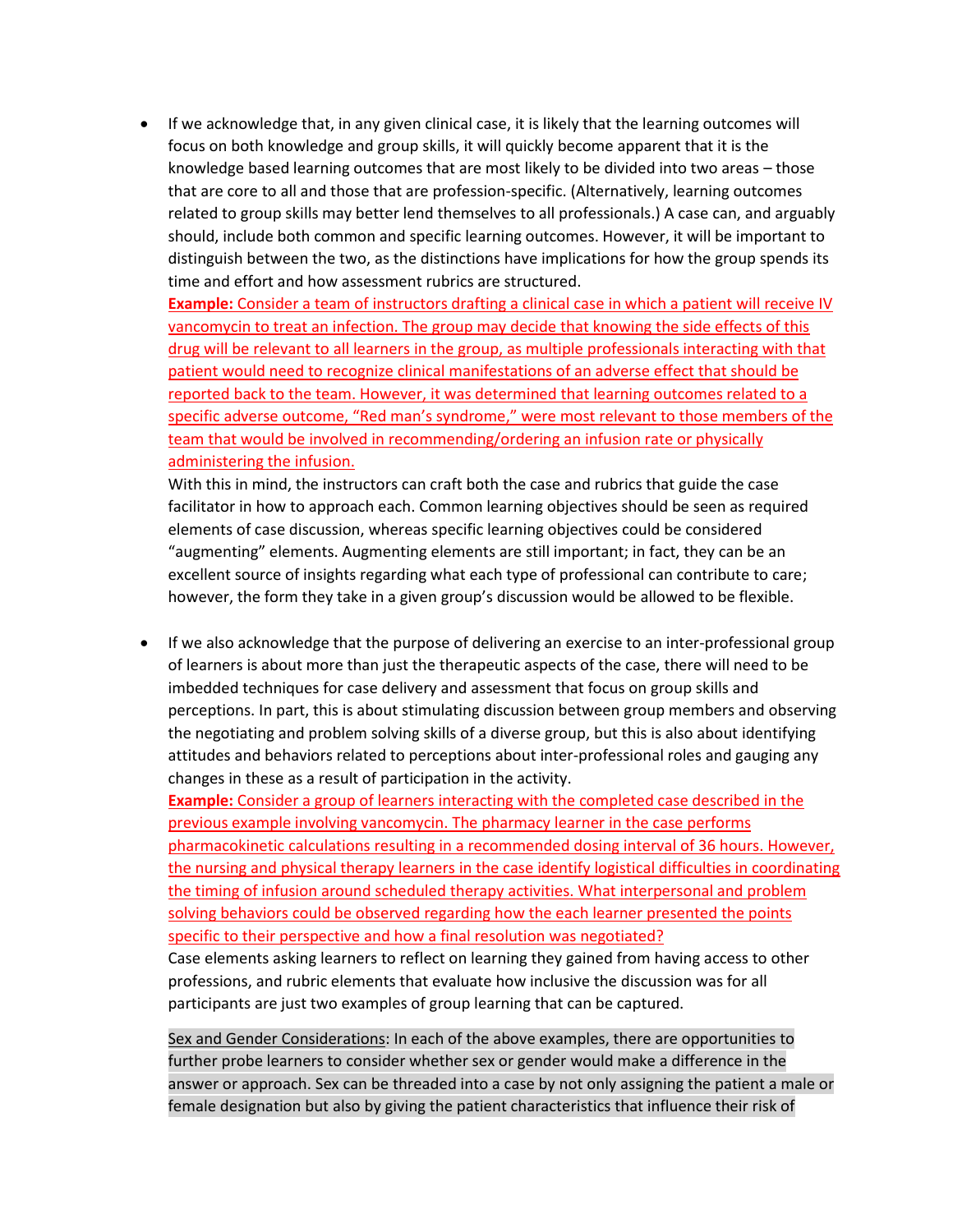disease or outcome based on an aspect of their biology. Gender can be threaded into this element by giving the patient characteristics that influence their experiences with care as a result of their gender.

- $\circ$  To do this, case authors can identify published literature delineating how sex influences risk of developing the disease or alters the pharmacokinetics or dynamics of the therapy used to treat the disease. Based on this, the case author might choose to include elements in the patient case data that could be fodder for learner discussion of this literature as they work with the case. Similarly, the case author might identify literature that delineates how gender affects symptom reporting behaviors or access to care or health coverage. Again, the case author might choose to include elements in the patient case data that might prompt learner discussion on these points.
- $\circ$  The case facilitator should observe the group interaction to identify whether sex or gender considerations are discussed. If not, the facilitator can probe the group at each step with questions like, "How does this patient's sex affect their risk for the disease?", "Does this patient's gender affect how some aspect of care can be accessed or delivered?", or "Is there data to show that the magnitude of treatment response would be different because of sex?". The answer to the question, "Does gender make a difference?" might be "no" (or at least "unknown, due to paucity of data"), but it is important for the learner to consider it at each step of the process.

### **Principles of case design and delivery**

In order for a clinical case to fully simulate the experience of problem solving in clinical care, it should be structured in a manner that requires the learner to work through all the steps of gathering subjective and objective data, assessing the problem, and formulating a plan. In many classroom environments, clinical cases are written in such a way that the relevant subjective and objective data is already compiled and provided in a vignette. In some cases, the vignette may include both relevant and irrelevant details to allow the learner to practice the step of identifying the data most germane to their problem solving. However, even if this is true, in a case written for a specific health profession's audience, the data provided is still likely to be geared to support specific problem solving in a focused area. In addition, there are aspects of clinical problem solving that are lost when the data is provided. This may be completely acceptable if the main learning objectives involve assessing the problem or formulating the plan (determine the diagnosis, recommend an appropriate therapy). However, consider the additional learning objectives that are possible when the learner must seek the data and evaluate its source:

- Which data is needed by which health professionals? Which data is needed by many/all health professionals?
- What is the best source for the data needed? The clinical record or the patient / responsible party encounter?
	- $\circ$  If the source is the clinical record, what section of the record would the data come from? Who would provide it? Can the learner interpret the terminology that the other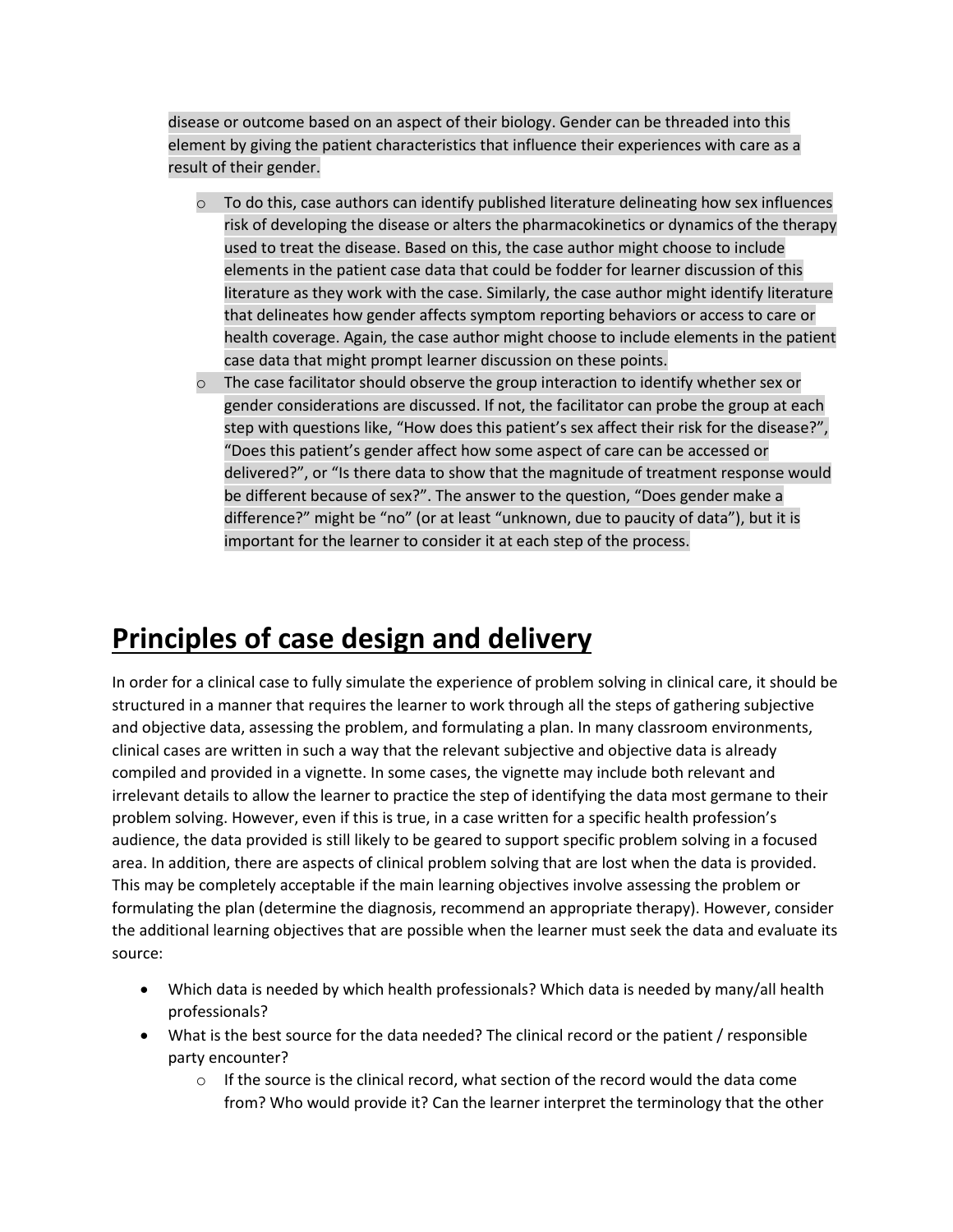professional employs? Is the needed data available? Is it complete? Legible? Timely? If not, is it still relevant? Or are there other sources to obtain the necessary information?

- $\circ$  If the source is an encounter with the patient, what assessments need to be performed or what questions need to be asked?
- When the needed data is not available, how should the learner proceed? What data can be assessed on their own, and what data would need to be clarified by a peer health professional?

Because optimizing the delivery of team care is such an important outcome of inter-professional learning, the learning points described above are incredibly important elements of inter-professional case learning. Understanding that much of health care delivery occurs asynchronously (even for care delivered within a single venue) inter-professional team behaviors are not only about the interpersonal interactions that occur face to face, they are also about data each health professional documents and how that data will be used by peer health professionals. It must be appreciated that retrospective documentation to satisfy regulatory or billing requirements is only part of the reason for clinical documentation. The other part reason is prospective communication to other team members to facilitate common understanding of the patient's needs and plans. It is vital that each health professional understand how other health professionals use this data and whether their documentation behaviors are optimally serving that need.

Based on the above premise, this guide poses a hierarchy of teaching potential with various forms of clinical cases:

1. Single-profession cases delivered to inter-professional learners

This option is the easiest to create and deliver, but is also the most limited in terms of learning outcomes. A case such as this may not even require rewriting but, rather, uses an existing case written for one professional and invites members of another profession to participate in the discussion. The benefit of this option is that it showcases for the "visiting" professionals the specific processing, data sources, and considerations employed by the professionals for which the case was written.

**Example:** Consider a case in which a male patient with peripheral neuropathy associated with diabetes now requires therapy in a Medicare Part A SNF following hip fracture. The case as originally written was designed for occupational therapy students, but medical students are invited to participate. In the case, the patient's progress with physical therapy has plateaued because orders for weight bearing status have not changed. In the meantime, the occupational therapist has been asked to report what gains, and what potential for future progress, the patient has with activities of daily living to determine whether the patient continues to be eligible for SNF care.

By participating in a case written for occupational therapy learners, the medical learners may not only observe distinctions between physical therapy and occupational therapy but may also glean insights with respect to how assessments and orders by the physician affects therapy progress and funding eligibility. However, while the medical learners may actively participate in the discussion, it may be that the primary source of learning for the visiting professional is listening to or observing the problem solving of the occupational therapy learners for whom the case was written.

Sex and Gender Considerations: Sex or gender can be threaded into this by including variables in the case that influence care provision or outcomes.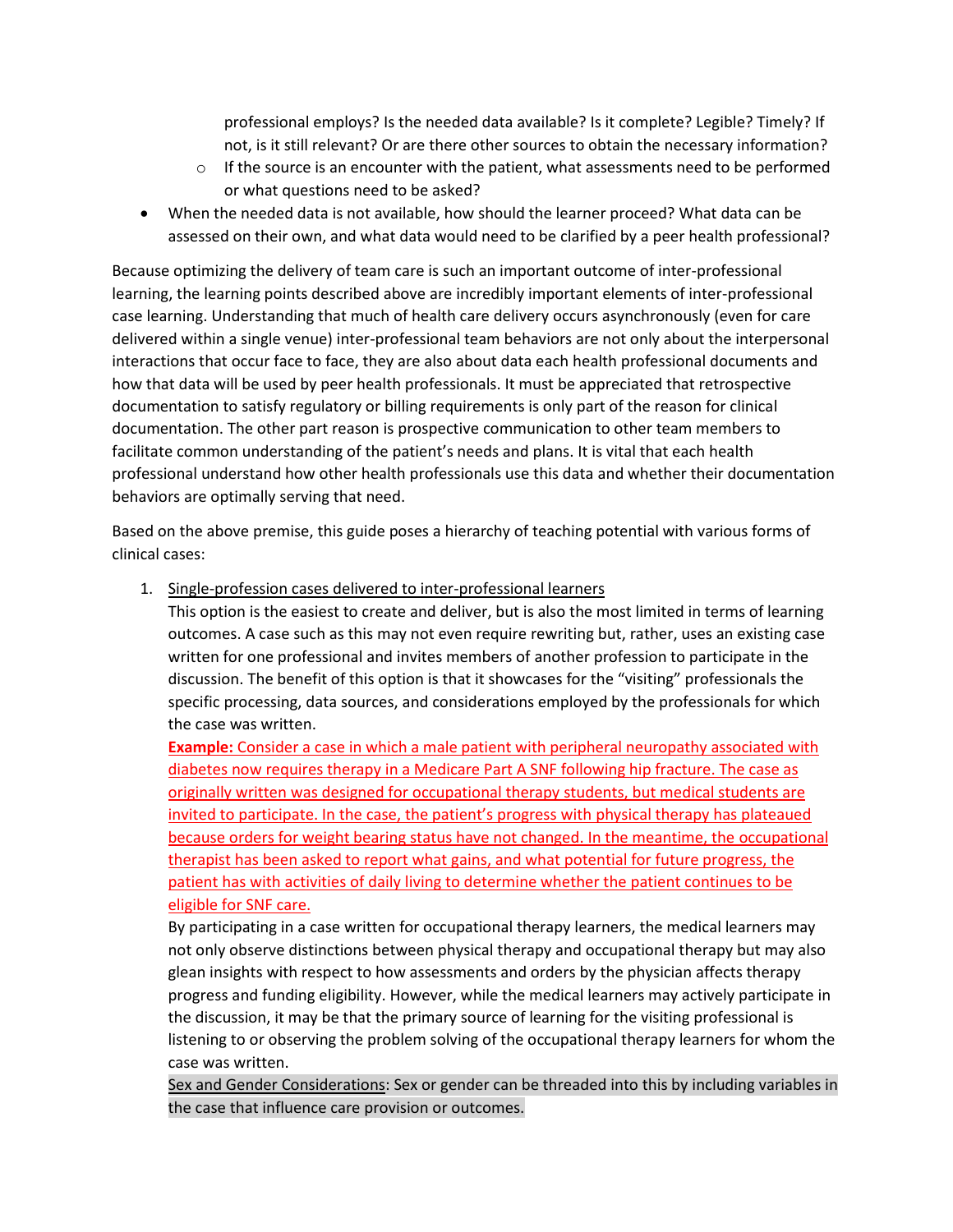**Example:** If a female occupational therapist must provide education to a married male patient regarding adaptive techniques to accomplish lower body dressing, there may be an opportunity to discuss whether it can be advantageous to extend an invitation to provide the training to the patient and his wife.

#### 2. Multi-profession cases delivered in vignette form

These types of cases can be more challenging to write than they may first appear. Not only must they contain enough background information in the vignette to provide each type of learner the data necessary to problem solve, but they also need to be carefully reviewed to ensure the absence of language or data that may be conflicting, missing, leading, or misleading. Therefore, this type of case requires inter-professional authorship and review and requires an a priori agreement about what learning objectives are considered required learning for the participating learners.

**Example:** The physical exam portion of a case describes a patient as underweight and malnourished. For some learners, having this interpretation provided may not detract from the case learning as it serves as background information; however, there may be other learners for whom their contribution to the case would be to assess the appropriateness of the weight and nutritional status.

**Example:** A case involving a patient with uncontrolled hypertension provides a list of prescribed medications but no data evaluating medication adherence. The case authors may have anticipated that the learner action would be to adjust the dose of the antihypertensive medication or add an augmenting antihypertensive drug. However, if it was not anticipated that a pharmacy learner would evaluate adherence, the case may lack pertinent data such as refill history, pill count, or patient report of adherence.

It must be determined in advance which types of learners will be participating in the case and what their expected learning outcomes will be. Otherwise, it may prove potentially frustrating for learners. In this situation, a learner can point out incongruities from their perspective or describe what kinds of information they would have needed to optimally contribute, but this is not quite the same as providing the opportunity to demonstrate that contribution. Sex and Gender Considerations: In either of the above examples, sex or gender could be emphasized if the case facilitator asked how sex might influence the assessment of ideal body weight or nutritional status or if sex might have contributed to a blunted/augmented pharmacokinetic or dynamic response to the antihypertensive chosen.

### 3. Multi-professional cases using simulation techniques

The optimal and most interactive format for inter-professional case learning involves open ended cases with ill-defined problems, where each learner will have to either observe a patient encounter or navigate a clinical record (or both), determine the data relevant to their perspective, and share those observations with the group.

- Videos of patient encounters allow learners to observe patient presentations and assessments.
- Simulated patient encounters, using either mannequins or actors, are even richer experiences allowing the learner to perform their own assessment or formulate their own questions.